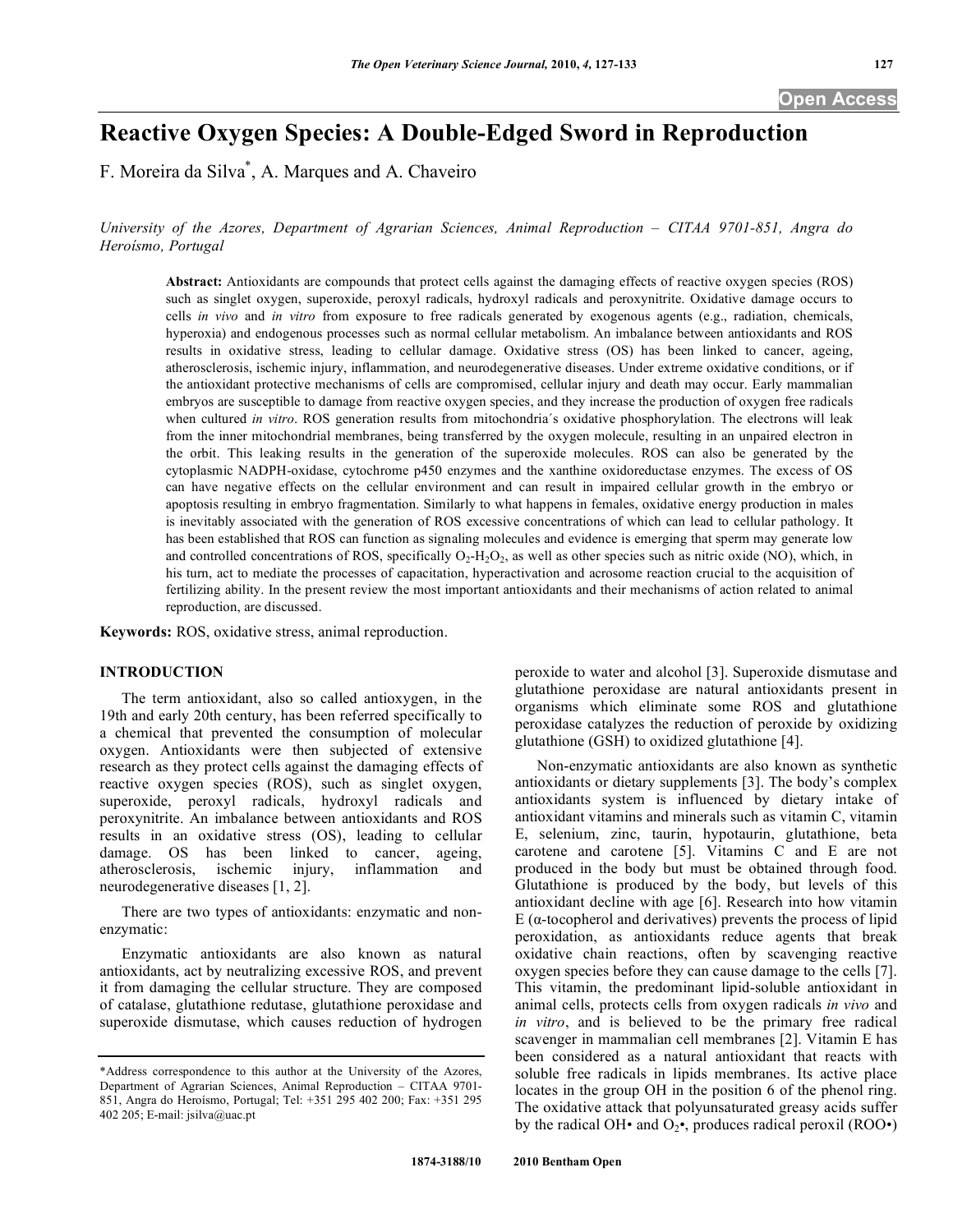[8]. This vitamin protects lipids from peroxidation, being oxidized to tocopheryl quinone or into tocopheroxyl free radical. In both cases, it is reduced by ascorbate (Vitamin C), which is afterwards oxidized into dehydroascorbate or ascorbate free radical.

 Enzymatic and non-enzymatic antioxidants rapidly scavenge the attacking radical and thereby terminate its destructive pathways. This mechanism presumes that the resulting antioxidant derived radical is a "harmless" one, i.e., the reactivity of the antioxidant radical toward typical biomolecules must be low [9]. Moreover, the antioxidant  $\beta$ -Mercaptoethanol  $(\beta-ME)$  is a low weight *thiol* compound with a reducing power, interacting directly with some oxidized radicals and which can chelate metallic ions. It protects cysteine, a precursor of GSH, from oxidation into cystine and increases its entry into the cell, which is known to trigger GSH synthesis [10].

### **OXIDATIVE STRESS**

 Sies [11] defined "oxidative stress" as "a disturbance in the prooxidant–antioxidant balance in favor of the former". This definition does not consider that free radical generation may easily be of benefit. Therefore an updated definition of oxidative stress could be "severe disturbance in the prooxidants–antioxidants balance in favor of the former, thus leading to a potential damage to the cells and organs". Essentially, "oxidative stress" occurs when the formation of bioactive oxidation products greatly overwhelms the capacity of endogenous cellular antioxidant defence system. The resulting damage to cells and organs may activate and/or accelerate disease processes [12].

 By definition a free radical is any atom (e.g. oxygen, nitrogen) with at least one unpaired electron in the outermost shell, which is capable of independent existence. A free radical is easily formed when a covalent bond between entities is broken and one electron remains with each newly formed atom [13]. Free radical species are highly reactive and unstable, only becoming stables by acquiring electrons from, lipids, proteins, nucleic acids, carbohydrates or any nearby molecule and thus causing a cascade of damage and disease [5]. There are two key types of free radical species: Reactive oxygen species and reactive nitrogen species.

 Any free radical involving oxygen can be referred to as a ROS. Oxygen centred free radicals contain two unpaired electrons in the outer shell. When free radicals steal an electron from a surrounding compound or molecule a new free radical is formed in its place [14]. As referred to above, the most common ROS include: the superoxide anion  $(O_2)$ , the hydroxyl radical (OH•], singlet oxygen  $(^1O_2)$ , and hydrogen peroxide  $(H_2O_2)$ . Superoxide anions are formed when oxygen  $(O<sub>2</sub>)$  acquires an additional electron, leaving the molecule with only one unpaired electron. Within the mitochondria  $O_2$  • is continuously being formed. The rate of formation depends on the amount of oxygen flowing through the mitochondria at any given time. Hydroxyl radicals are short-lived, but are the most damaging radicals within the body. This type of free radical can be formed from  $O_2$  and  $H_2O_2$  *via* the Harber-Weiss reaction  $(O_2 \cdot + H_2O_2 \rightarrow OH \cdot +$  $OH + O<sub>2</sub>$  [15].

 Hydrogen peroxide is produced *in vivo* by many reactions, either being converted to the highly damaging hydroxyl radical or catalyzed and excreted harmlessly as water [14]. The principal problem is that  $H_2O_2$  easily crosses cellular membranes while receiving one more electron, normally originating from iron or copper, gives rise to the hydroxyl radical. This radical represents the most reactive oxygen species, as it needs only one more electron to be stabilized. Cells living under aerobic conditions constantly face the oxygen  $(O_2)$  paradox:  $O_2$  is required to support life, but its metabolites such as reactive oxygen species (ROS) can modify cell functions, endanger cell survival, or both [16].

 ROS have been associated with several diseases [17, 18], playing a particular role in the female reproductive tract on ovaries [19, 20], and even on embryos [21]. These compounds are also implicated in the reproductive functions such as ovarian steroidogenesis, oocyte maturation, corpus luteal function and luteolysis [19], thus being related to female fertility.

 Concerning nitric oxide (NO), which is synthesized during the enzymatic conversion of L-arginine to L-citrulline by nitric oxide synthase [22-24], which is a highly reactive free radical with an unpaired electron, that could damage carbohydrates, proteins, nucleotides and lipids and, together with other inflammatory mediators [23]. NO relaxes arterial and venous smooth muscles and, less strongly, inhibits platelet aggregation and adhesion. NO donors, acting as vasodilating agents, are therefore a possible therapeutic approach [25]. NO acts in a variety of tissues to regulate a diverse range of physiological processes, being, however, toxic in excess [5, 26].

 Reactive nitrogen species have been associated with asthma, ischemic/reperfusion injury, septic shock and atherosclerosis [27-30]. The most common examples of reactive nitrogen species are the above referred NO and nitrogen dioxide [5, 31]. NO is synthesized by the enzyme NO synthase. In mammals there are three types of nitric oxide synthase enzymes involving endothelial NO synthase (NO synhase 3), neuronal NO synthase (NO synthase1) and inducible NO synthase (NO synthase 2). Inducible NO synthase is triggered by cytokines such as, interleukin-1, and TNF- $\alpha$  and lipopolysaccharides. Nitric oxide synthase is expressed in reproductive cells like granulosa cells, thecal cells, and surface of oocyte during the follicular development. In case of diseases, inducible NO synthase might play an important role in NO production. In most organs, inducible NO synthase is expressed only in response to immunological stimuli [32].

# **OXIDATIVE STRESS IN FEMALE REPRODUCTION**

Is a given fact that perfectly normal and healthy individuals, even under basal conditions, produce ROS through their aerobic metabolism. Therefore cells have developed a wide range of antioxidant mechanisms to limit the production of ROS, inactivate them and repair cell damage [5, 33].

 In a healthy body, ROS and antioxidants remain in balance. Nevertheless, when this balance is disrupted towards an excess of ROS, oxidative stress occurs. ROS are a double-edged sword: they have a role in pathological processes involving the female reproductive tract, but also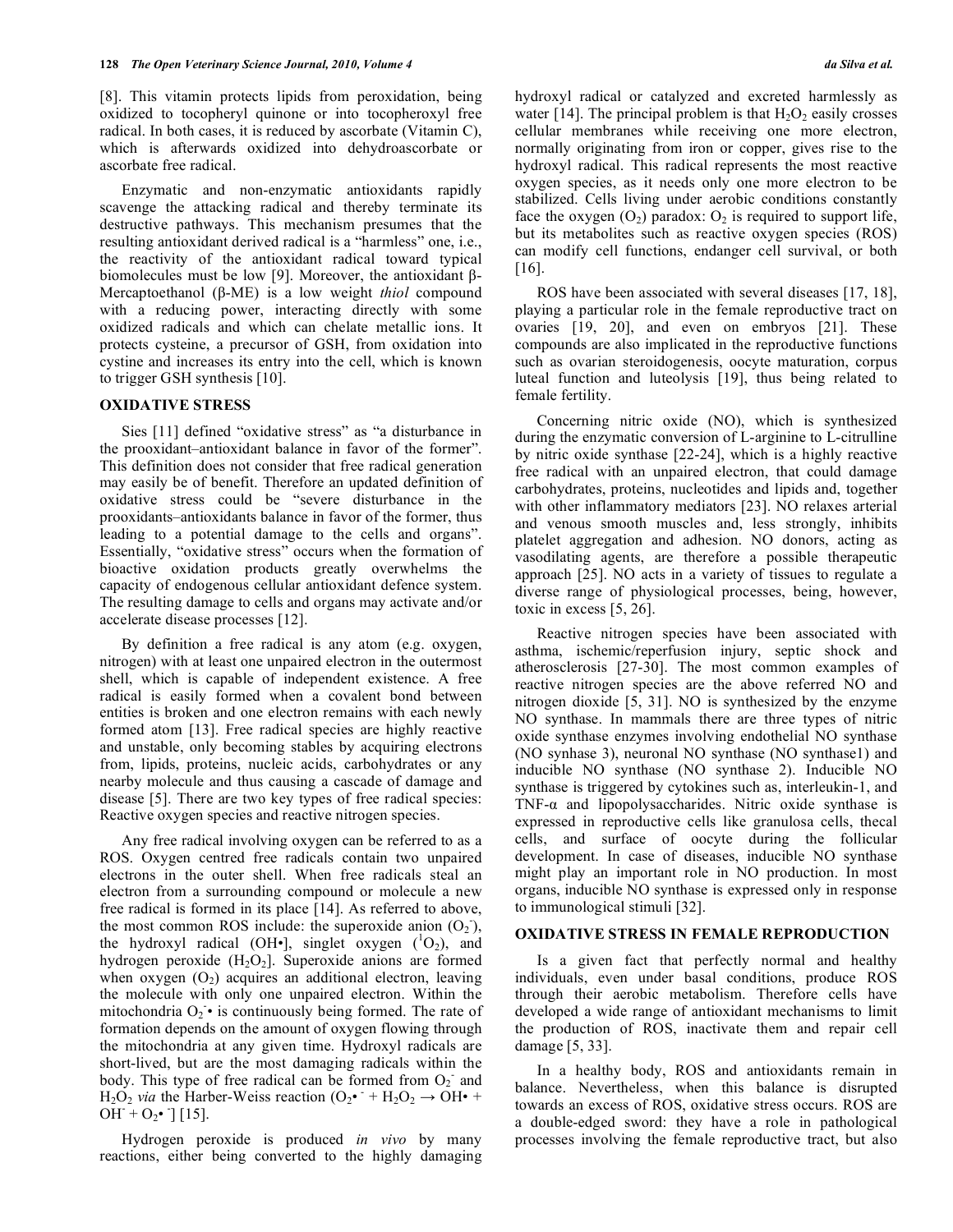can serve as key signal molecules in physiological processes [3].

 Lately, Agarwal and coworkers [33] reported that OS has an important role in the normal functioning of the female reproductive system and in the pathogenesis of female infertility, influencing the entire reproductive span of a females' life. ROS can modulate cellular functions, and OS can impair the intracellular environment resulting in diseased cells and endangered cell survival. ROS can affect a variety of physiological functions in the reproductive tract, and excessive levels can result in pathologies affecting female reproduction. The oxidant status can influence early embryo development by modifying the key transition factors and hence modifying gene expression [34].

 De Bruin and collaborators [35] suggested that the agerelated decline in fertility is influenced by this form of stress. During gestation OS plays a role in the initiation of preterm labor [36, 37] and during normal parturition [38, 39], assuring ovulation, ovarian steroidogenesis, oocyte maturation, blastocyst formation, luteolysis and luteal maintenance in pregnancy [20, 40]. Concentrations of ROS may play a key role both in the implantation and fertilization of oocytes [41]. Oxidative stress operates in follicular development, normal cycling ovaries, and cyclical endometrial changes. Several probes of oxidative stress such as superoxide dismutase, Cu-Zn superoxide dismutase, glutathione peroxidase,  $\gamma$  glutamil synthetase and lipid peroxides have been investigated by immunohistochemical location [40, 42]. Suzuki *et al*. [20] founded a delicate balance between ROS and antioxidant enzymes in the ovarian tissues in all follicular stages which has been examined for superoxide dismutase expression including primordial, primary, preantral, nondominant antral follicles, dominant follicles and athretic follicles. On the other hand, the pathological effects are exerted by various mechanisms including lipid damage, inhibition of protein synthesis and depletion of ATP [43]. OS is also involved in the etiology of defective embryo development and seems responsible for numerous types of embryo damage. ROS such as  $O_2$  are able to diffuse and pass through cell membranes and alter most types of cellular molecules such as lipids, proteins and nucleic acids. The consequences are multiple and include mitochondrial alterations, embryo cell block, ATP depletion and apoptosis. ROS also induce lipid peroxidations with related effects in cell's division, metabolite transport and mitochondrial dysfunction. The 2-cell block observed in mouse embryos is associated with a rise in lipid peroxides [44, 45]. ROS can induce protein sulphydryl oxidation and disulphide formation. With oxidative stress, the rates of disulphide bonds and mixed disulphide formations increasing within the cell. As a consequence, inactivation of enzymes such as glyceraldehydes 3-phosphate dehydrogenase (G3PDH) can occur [46]. It was also reported that ROS induce DNA strand breaks [47]: a four-fold increase in the nuclear DNA fragmentation rate is observed after spermatozoa are exposed to ROS [48]. Such nuclear DNA lesions are involved in embryo development arrest observed *in vitro*. OS induces mitochondrial damage [49, 50]. Mitochondrial DNA (mtDNA) is especially susceptible to mutation because of its lack of histones which normally quench ROS [49, 50]. During OS, mtDNA mutation is fourfold more frequent than nuclear DNA mutations. This way,

defective embryo mtDNA may induce metabolic dysfunction and, consequently, disturb embryo development; arrest of embryo development observed *in vitro* is associated with dysfunction of mitochondria. The consequences of these alterations are multiple, and include embryo development retardation and arrest, metabolic dysfunctions and possibly also apoptosis. ROS have been implicated in the impaired development of mammalian embryos *in vitro* [51, 52]. The 2-cell embryo block observed in mouse embryos is associated with a rise in ROS [44, 45], which is only observed after culture *in vitro*. No such effect is observed in embryos collected *in vivo* [45]. Deleterious effects of ROS during oocyte maturation may alter embryo development [53]. ATP depletion occurs in cells *via* inactivation of glycerol-3-dehydrogenase  $(G_3PDH)$  and/or inactivation of glycolitic and mitochondrial pathways [54]. OS induces consumption of reducing equivalents such as GSH. Glutathione reductase (GR) activity allows the GSH endogenous pool to be maintained. GR is NADPH dependent and the main source of NADPH in the monophosphate shunt (pentose phosphate pathway). Consequently, oxidative stress, *via* competitive consumption of reducing equivalents, can interfere with important metabolic functions and divert glucose from other pathways by inducing the monophosphate shunt.

 Accumulation of superoxide radicals and a decline in superoxide dismutase (SOD) levels are involved in apoptotic cell death, whereas antioxidants including SOD can inhibit apoptosis.  $H_2O_2$  is a mediator of apoptosis in blastocysts [55]. The appearance of cytoplasmic fragments in blastocysts seems to be related to apoptosis [56]. A direct relationship was also observed between increased  $H_2O_2$  concentration and apoptosis in human fragmented embryos [57]. Fragmentation in mouse and human embryos occurs just before the time of *in vitro* block; such fragmentation may be a mechanism to regulate the nucleocytoplasmic ratio in blastomeres, and/or a protective mechanism against damage induced by oxidative stress.

 In assisted reproduction technology (ART), the freezethaw process makes cells more sensitive to ROS. Furthermore, the freeze-thaw process reduces GSH concentrations by 78% and SOD activity by 50 % in bovine spermatozoa [58]. The increase in lipid peroxidation observed after sperm cryopreservation is due to a loss of SOD activity [59], which strongly suggests that oxidative stress occurs during and/or after the cycle of freeze-thaw. This way partly explains the observed deleterious effect of cryopreservation on gamete/embryo viability. Modifications of membrane lipids related to ROS and the resulting spatial modifications of membrane structures may clearly lead to cryodamage.

 ROS play a physiological role in gametes and embryos, they are implicated in the control of capacitation, acrosomal reaction [60] and fertilization [61] processes, being probably implicated in regulating the speed of pre-implantation embryo development [62].

 Embryos may also have different sensitivities to ROS at different developmental stages. For example, it has been observed [63] that 9 to 16 cell bovine embryos are more resistant to exogenous  $H_2O_2$  than zygotes and blastocysts.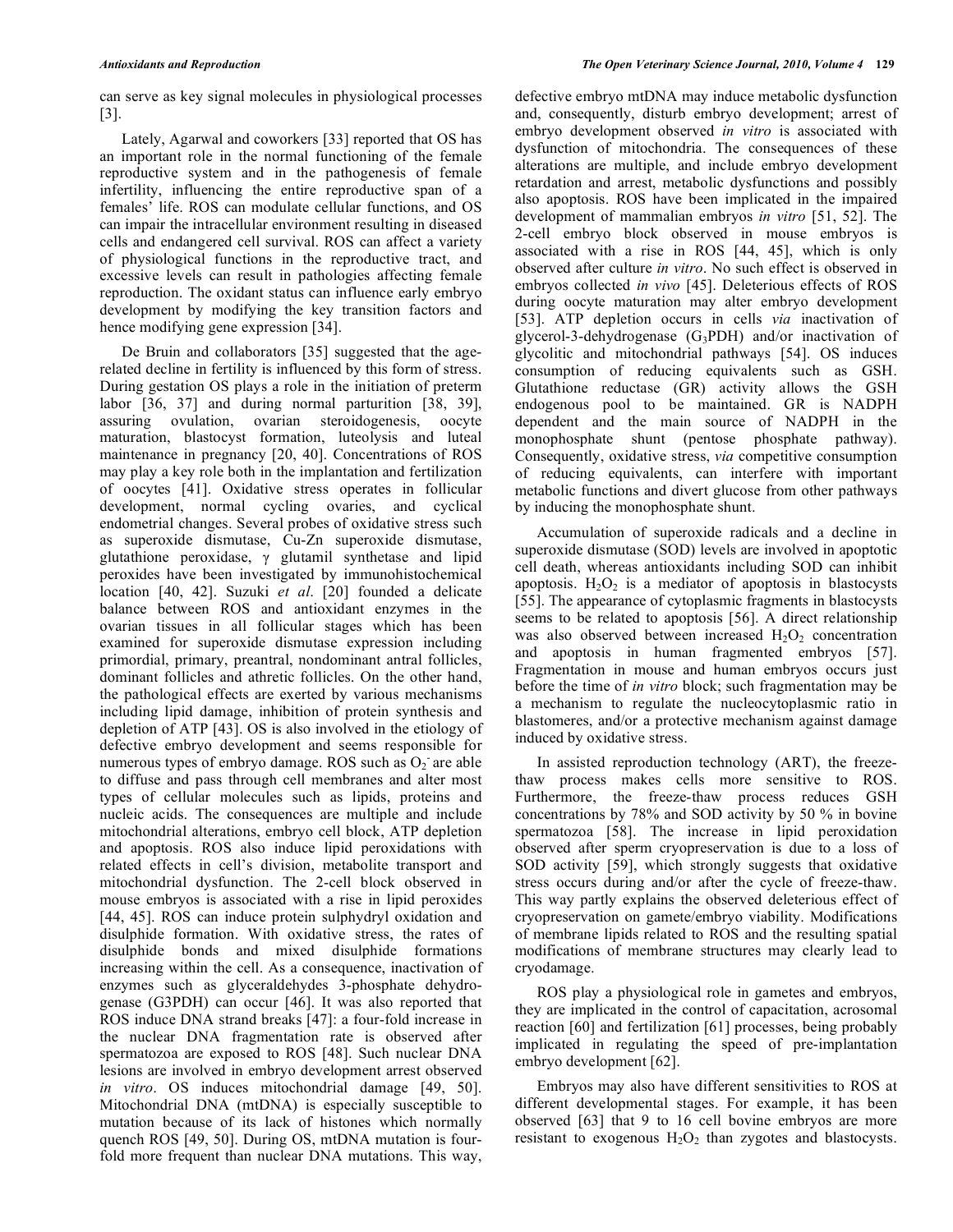These different sensitivities are due to variations in defense mechanism thresholds.

## **OXIDATIVE STRESS IN MALE REPRODUCTION**

Similarly to what happens in females, oxidative energy production in males is inevitably associated with the generation of reactive oxygen species (ROS) in which excessive concentrations can lead to cellular pathology. It has been established that ROS can function as signaling molecules and evidence is emerging [64] that sperm may generate low and controlled concentrations of ROS, specifically  $O_2$ -H<sub>2</sub>O<sub>2</sub>, as well as other species such as nitric oxide (NO), which act to mediate the processes of capacitation, hyperactivation and acrosome reaction crucial to the acquisition of fertilizing ability [64]. Mild oxidative conditions resulting from low concentrations of ROS may also stimulate sperm-binding to the zona pellucida [65]. Although the precise nature and concentration of ROS varies with experimental conditions, data are converging to describe this event as oxidative or redox regulated. The balance between the timing and location of ROS production and scavenging must be respected if sperm function is not to be compromised.

 Although the precise mechanism by which ROS operate as transduction molecules in sperm are yet to be elucidated, a scheme of action can be proposed. Sperm in the basal state generate low net concentrations of ROS. Incubation in capacitating conditions stimulates generation of superoxide anion  $(O<sup>2</sup>)$  through an oxidase not yet characterized.  $O<sup>2</sup>$  and hydrogen peroxide (H<sub>2</sub>O<sub>2</sub>) formed by dismutation of O<sub>2</sub><sup>2</sup> can induce sperm capacitation, which is also promoted by NO. The targets for this ROS are unknown but there is a redoxregulated increase in tyrosine phosphorylation of specific proteins during capacitation. Induction of the AR in capacitated sperm stimulates  $O_2$  production which causes release of unesterified fatty acids from the plasma membrane of these cells. The ROS target for AR induction is unknown but again tyrosine phosphorylation of specific proteins is involved [64] .

 The mechanism of ROS production by sperm is still unclear. An NADPH oxidase generating  $O<sub>2</sub>$ , similar to that found in phagocytic leucocytes has been proposed [66], based on observations of the effect of NADPH addition to purified sperm using a lucigenin-based chemiluminescence assay. However, NADPH was shown not to stimulate extracellular  $O_2$ - production in sperm as detected by 2-methyl-6-(rho-methoxyphenyl)1-3,7 dihydroimidazo [1,2-a] pyrazin-3-one chemiluminescence whereas addition of biological fluids inducing capacitation (e.g. follicular fluid) did so [67].

 McLeod [68] first demonstrated that incubation in a oxygen rich environment was detrimental to human spermatozoa, decreasing motility and viability. Since then, many reports have associated ROS with impaired sperm function including decreased motility, abnormal morphology, and decreased sperm-egg penetration [65, 69-72]. Spermatozoa are highly susceptible to damage by excess concentrations of ROS due to the high content of polyunsaturated fatty acids within their plasma membrane and, although conventional basic semen characteristics other than motility are not obviously influenced by the oxidative state of semen [66],

such damage may underlie several aspects of male infertility. Increased lipid peroxidation and altered membrane function can render sperm dysfunctional through impaired metabolism, motility, acrosome reaction reactivity and fusogenic capacity as well as oxidative damage to sperm DNA [73]. Patients with asthenozoospermia (impaired sperm motility) have increased concentrations of ROS in seminal plasma and increased ROS-mediated damage of sperm membranes, although whether oxidative damage occurs in the testes, epididymis or semen is still uncertain. Abnormal sperm, characterized by retention of excess residual cytoplasm as a result of defective spermatogenesis, are a source of ROS in semen [74], but t is generally accepted that contaminating leukocytes are the primary source of ROS in unpurified sperm suspensions [75-78].

 Semen possesses a variety of antioxidant scavenger defence mechanisms including catalase, uric acid, taurine, thiols, ascorbic acid and alpha-tocopherol but principally superoxide dismutase (SOD) and the glutathione-peroxidasereductase system [79, 80]. Extracellular SOD binds to the neck region of a subgroup of sperm which retain motility longer than those without bound SOD and both the proportion of sperm binding SOD and total SOD activity vary widely among samples; however, any reproductive significance of this remains unknown. Despite this range of defences apparently available, it has been suggested that mature sperm may yet be inadequately protected due to their high concentration of membrane unsaturated lipids together with a relative paucity of enzymes such as SOD due to the virtual absence of cytoplasm [81]. This is partly compensated for by the powerful antioxidant system present in seminal plasma which, in contrast to other biological fluids, contains significant concentrations of SOD, xanthine oxidase, nitric oxide, catalase, glutathione peroxidase, plus ascorbic acid, thiols, uric acid, alpha-tocopherol and a high level of glutathione [82-84]. Moreover, sperm do retain functional concentrations of antioxidant enzymes despite their sparsecytoplasm [85, 86]. Sperm defences need only ensure their survival until they achieve fertilization; they are then removed from the female reproductive tract. However, it is crucial that this balance be struck as inadequate defences lead to premature loss of function and thus impair fertility.

## **OXIDATIVE STRESS IN ASSISTED REPRODUCTIVE TECHNIQUES**

 Assisted reproductive techniques (ART) involve the direct manipulation of the oocytes, sperm or embryos outside the body, to establish a pregnancy.

 The follicular fluid microenvironment has an important role in determining the quality of the oocyte, which has an impact in the fertilization rate and the embryo quality. Markers for oxidative stress have been localized in the follicular fluid in patients undergoing IVF/embryo transfer (ET) [42, 87, 88]. Low intrafollicular oxygenation has been related with decreased oocyte developmental potential as reflected by increasing frequency of oocyte cytoplasmic defects, impaired cleavage and abnormal chromosomal segregation in oocytes from poorly vascularised follicles [89]. ROS may be responsible for generating increased embryo fragmentation, resulting from increased apoptosis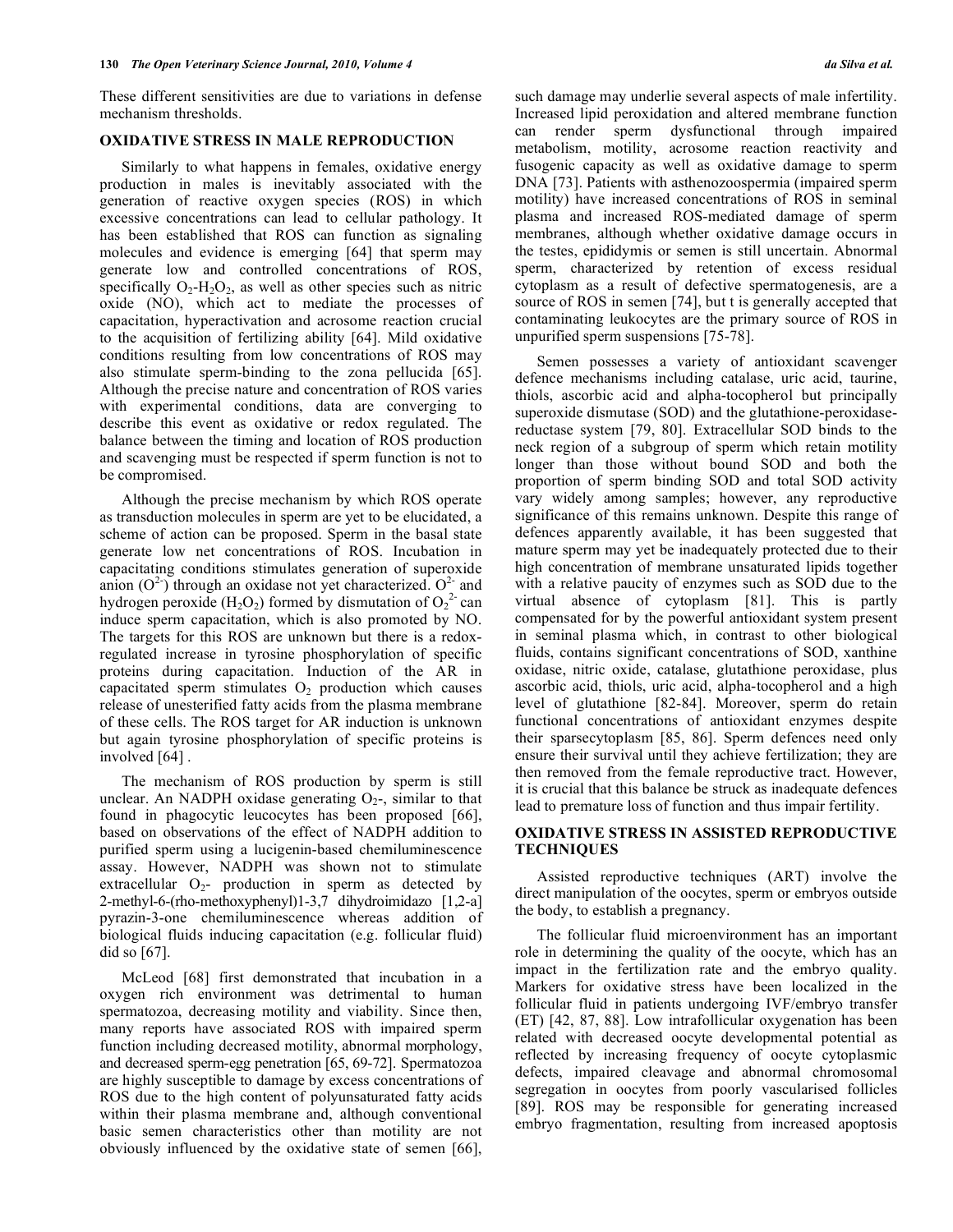[57]. Thus increasing ROS levels is not favourable to embryo growth and result in deficient development.

 Increase in the total antioxidant capacity was observed in follicular fluid of oocytes that were successfully fertilized, lower levels were associated with increased viability of the embryos until the time of transfer, being, therefore, the total antioxidant capacity a predictive of decreased fertilization potential and the fertilization potential decreased with decreasing concentrations of total antioxidants. Therefore, lower total antioxidant capacity is predictive of decreased fertilization potential [88].

 Oxidative stress in follicular fluid from women undergoing IVF was inversely correlated with the women's age [90] in which the slope was found to positively correlate with maximal serum estradiol levels, number of mature oocytes and number of cleaved embryos and inversely with the number of gonadotropin ampoules used. The pregnancy rate achieved was 28% and all pregnancies occurred when the thermochemiluminescence amplitude was small. This is in agreement with another study that reported minimal levels of OS were necessary for achieving pregnancy [89]. Follicular fluid ROS and lipid peroxidation levels may be markers for success with IVF.

 IVF culture media may be the exogenous site of ROS generation affecting the oocytes and the pre-implantation embryo [3]. Harvey *et al.* [91] suggested that there are some specific events in embryo development associated with a shift in the redox state, that may have a causative role in sperm mediated oocyte activation, embryonic hatching from the zona pellucida and embryonic genome activation. *In vivo*, fertilization and embryo development occurs in an environment of low oxygen tension [92]. During ART, it is important to avoid conditions that promote ROS generation and expose embryos and gametes to ROS [3].

 As known amino acids added to the IVF media also have antioxidant properties. The benefits of adding such substances as ascorbate during cryopreservation reduces hydrogen peroxide levels and thus the oxidative distress in mammalian embryos [93], resulting in a better embryo development and improving the blastocyst development rates.

# **CONCLUSION**

 From the above exposed the role of antioxidants in the reproductive mechanisms still quite controversial, besides the number of published papers studying their roles in male and female reproduction in the last years increased more and more. The effects of ROS in terms of the oocyte, spermatozoa, fertilization, embryo development and gestation show that different concentrations of ROS can lead different reactions in cell's metabolism. More research must be implemented using different antioxidants in different concentrations, with elimination of various factors leading to bias.

## **ACKNOWLEDGMENT**

 Research developed in the field of antioxidants was supported by the DRCT (Regional Government of the Azores), grant number M2.1.1/I/004/2005.

### **REFERENCES**

- [1] Buhler DR, Miranda C. Antioxidant activities of flavonoids. Oregon State University: USA 2000.
- [2] Olson SE, Seidel GE, Jr. Culture of *in vitro*-produced bovine embryos with vitamin E improves development *in vitro* and after transfer to recipients. Biol Reprod 2000; 62(2): 248-52.
- [3] Agarwal A, Said TM. Oxidative stress, DNA damage and apoptosis in male infertility: a clinical approach. BJU Int 2005; 95(4): 503-7.
- [4] Mignone J. Chemical modifications that lead to protein degradation biochemistry. 2002; Available from: http://mercury.chem.pitt.edu/ ~rob/chem2810/present281/james\_mignone.ppt
- [5] Pierce JD, Cackler AB, Arnett MG. Why should you care about free radicals? RN 2004; 67(1): 38-42; quiz 3.
- [6] Packer L. The antioxidant miracle. New York: John Wiley & Sons 1999.
- [7] Wolf G. The discovery of the antioxidant function of vitamin E: the contribution of Henry A. Mattill. J Nutr 2005; 135(3): 363-6.
- [8] Rodríguez GP. Funciones de la vitamina E en la nutrición humana. Rev Cubana Aliment Nutr 1997; 11(1): 46-57.
- [9] Kirsch M, De Groot H. NAD(P)H, a directly operating antioxidant? FASEB J 2001; 15(9): 1569-74.
- [10] Feugang JM, de Roover R, Moens A, *et al*. Addition of betamercaptoethanol or Trolox at the morula/blastocyst stage improves the quality of bovine blastocysts and prevents induction of apoptosis and degeneration by prooxidant agents. Theriogenology 2004; 61(1): 71-90.
- [11] Sies H. Oxidative stress: introdutory remarks. In: Sies H, Ed. London: Academic Press 1985; pp. 1-8.
- [12] Basu S. Fatty acid oxidation and isoprostanes: Oxidative strain and oxidative stress. Prostaglandins, Leukotrienes and Essential Fatty Acids. The Ninth Fatty Acids and Cell Signalling Meeting (FACS-09), 2010; vol. 82(4-6): pp. 219-25.
- [13] Karlsson JO. Introduction to nutraology and radical formation. In: Antioxidants and exercise. Illinois: Human Kinetics Press 1997; pp. 1-143.
- [14] Goldfarb AH. Nutritional antioxidants as therapeutic and preventive modalities in exercise-induced muscle damage. Appl Physiol Nutr Metab 1999; 24(3): 249-66.
- [15] Vieira AJSC. Radicais oxidantes: da química à biologia. Química 2006; 100: 66-71.
- [16] Ashok BT, Ali R. Aging research in India. Exp Gerontol 2003; 38(6): 597-603.
- [17] Gibson GE, Huang HM. Mitochondrial enzymes and endoplasmic reticulum calcium stores as targets of oxidative stress in neurodegenerative diseases. J Bioenerg Biomembr 2004; 36(4): 335-40.
- [18] Madamanchi NR, Vendrov A, Runge MS. Oxidative stress and vascular disease. Arterioscler Thromb Vasc Biol 2005; 25(1): 29- 38.
- [19] Behrman HR, Kodaman PH, Preston SL, *et al*. Oxidative stress and the ovary. J Soc Gynecol Investig 2001; 8(1): S40-2.
- [20] Suzuki T, Sugino N, Fukaya T, *et al*. Superoxide dismutase in normal cycling human ovaries: immunohistochemical localization and characterization. Fertil Steril 1999; 72(4): 720-6.
- [21] Guerin P, El Mouatassim S, Menezo Y. Oxidative stress and protection against reactive oxygen species in the pre-implantation embryo and its surroundings. Hum Reprod Update 2001; 7(2): 175- 89.
- [22] Vega M, Johnson MC, Diaz HA, *et al*. Regulation of human luteal steroidogenesis *in vitro* by nitric oxide. Endocrine 1998; 8(2): 185- 91.
- [23] Dong M, Shi Y, Cheng Q, *et al*. Increased nitric oxide in peritoneal fluid from women with idiopathic infertility and endometriosis. J Reprod Med 2001; 46(10): 887-91.
- [24] Rosselli M, Keller PJ, Dubey RK. Role of nitric oxide in the biology, physiology and pathophysiology of reproduction. Hum Reprod Update 1998; 4(1): 3-24.
- [25] Ohl J, Lefebvre-Maunoury C, Wittemer C, *et al*. Nitric oxide donors for patients undergoing IVF. A prospective, double-blind, randomized, placebo-controlled trial. Hum Reprod 2002; 17(10): 2615-20.
- [26] Osborn BH, Haney AF, Misukonis MA, *et al*. Inducible nitric oxide synthase expression by peritoneal macrophages in endometriosisassociated infertility. Fertil Steril 2002; 77(1): 46-51.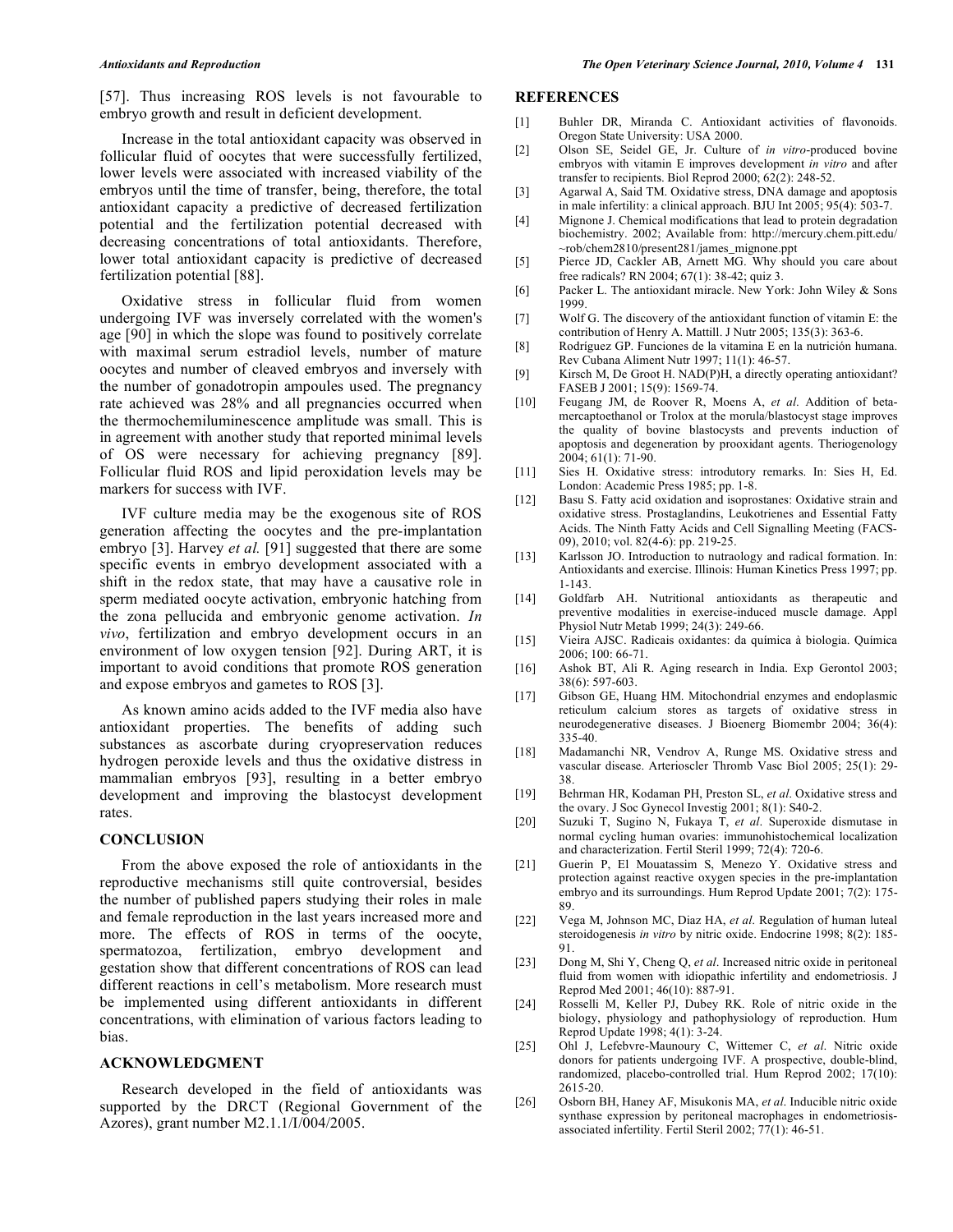- [27] Reynaert NL, Ckless K, Wouters EF, *et al*. Nitric oxide and redox signaling in allergic airway inflammation. Antioxid Redox Signal 2005; 7(1-2): 129-43.
- [28] Schulman IH, Zhou MS, Raij L. Nitric oxide, angiotensin II, and reactive oxygen species in hypertension and atherogenesis. Curr Hypertens Rep 2005; 7(1): 61-7.
- [29] Hsieh YY, Chang CC, Tsai FJ, *et al*. Glutathione S-transferase M1\*null genotype but not myeloperoxidase promoter G-463A polymorphism is associated with higher susceptibility to endometriosis. Mol Hum Reprod 2004; 10(10): 713-7.
- [30] Schrier RW, Wang W. Acute renal failure and sepsis. N Engl J Med 2004; 351(2): 159-69.
- [31] Van Langendonckt A, Casanas-Roux F, Donnez J. Oxidative stress and peritoneal endometriosis. Fertil Steril 2002; 77(5): 861-70.
- [32] Lee KS, Joo BS, Na YJ, *et al*. Relationships between concentrations of tumor necrosis factor-alpha and nitric oxide in follicular fluid and oocyte quality. J Assist Reprod Genet 2000; 17(4): 222-8.
- [33] Agarwal A, Allamaneni SS. Role of free radicals in female reproductive diseases and assisted reproduction. Reprod Biomed Online 2004; 9(3): 338-47.
- [34] Dennery PA. Role of redox in fetal development and neonatal diseases. Antioxid Redox Signal 2004; 6(1): 147-53.
- [35] de Bruin JP, Dorland M, Spek ER, *et al*. Ultrastructure of the resting ovarian follicle pool in healthy young women. Biol Reprod 2002; 66(4): 1151-60.
- [36] Wall PD, Pressman EK, Woods JR, Jr. Preterm premature rupture of the membranes and antioxidants: the free radical connection. J Perinat Med 2002; 30(6): 447-57.
- [37] Pressman EK, Cavanaugh JL, Mingione M, *et al*. Effects of maternal antioxidant supplementation on maternal and fetal antioxidant levels: a randomized, double-blind study. Am J Obstet Gynecol 2003; 189(6): 1720-5.
- [38] Fainaru O, Almog B, Pinchuk I, *et al*. Active labour is associated with increased oxidisibility of serum lipids *ex vivo*. BJOG 2002; 109(8): 938-41.
- [39] Mocatta TJ, Winterbourn CC, Inder TE, *et al*. The effect of gestational age and labour on markers of lipid and protein oxidation in cord plasma. Free Radic Res 2004; 38(2): 185-91.
- [40] Sugino N, Takiguchi S, Kashida S, *et al*. Superoxide dismutase expression in the human corpus luteum during the menstrual cycle and in early pregnancy. Mol Hum Reprod 2000; 6(1): 19-25.
- [41] Sharma RK, Agarwal A. Role of reactive oxygen species in gynecologic diseases. Reprod Med Biol 2004; 3(4): 177-99.
- [42] Attaran M, Pasqualotto E, Falcone T, *et al*. The effect of follicular fluid reactive oxygen species on the outcome of *in vitro* fertilization. Int J Fertil Womens Med 2000; 45(5): 314-20.
- [43] Ray SD, Lam TS, Rotollo JA, *et al*. Oxidative stress is the master operator of drug and chemically-induced programmed and unprogrammed cell death: Implications of natural antioxidants *in vivo*. Biofactors 2004; 21(1-4): 223-32.
- [44] Nasr-Esfahani MH, Aitken JR, Johnson MH. Hydrogen peroxide levels in mouse oocytes and early cleavage stage embryos developed *in vitro* or *in vivo*. Development 1990; 109(2): 501-7.
- [45] Noda Y, Matsumoto H, Umaoka Y, *et al*. Involvement of superoxide radicals in the mouse two-cell block. Mol Reprod Dev 1991; 28(4): 356-60.
- [46] Halliwell B, Gutteridge JMC. The chemistry of oxygen radicals and other derived species. In: Halliwell B, Gutteridge JMC, Eds. Free radicals in biology and medicine. 2<sup>nd</sup> ed. Oxford: Clarendon Press 1989; pp. 22-85.
- [47] Munné S, Estop A. Superoxide anion increases after sperm storage and produces chromosome abnormalities. Biol Reprod 1991; 44: 681-7.
- [48] Lopes S, Jurisicova A, Sun JG, *et al*. Reactive oxygen species: potential cause for DNA fragmentation in human spermatozoa. Hum Reprod 1998; 13(4): 896-900.
- [49] Richter C, Gogvadze V, Laffranchi R, *et al*. Oxidants in mitochondria: from physiology to diseases. Biochim Biophys Acta 1995; 1271(1): 67-74.
- [50] Kowaltowski AJ, Vercesi AE. Mitochondrial damage induced by conditions of oxidative stress. Free Radic Biol Med 1999; 26(3-4): 463-71.
- [51] Marques A, Antunes G, Santos P, *et al*. Effect of alfa-tocopherol on *in vitro* culture of bovine embryos. Can J Anim Sci 2008; 87: 539- 42.
- [52] Marques A, Santos P, Antunes G, *et al*. Effect of alpha-tocopherol on *in vitro* maturation of bovine cumulus-oocyte complexes. Can J Anim Sci 2008; 88(3): 463-7.
- [53] Blondin P, Coenen K, Sirard MA. The impact of reactive oxygen species on bovine sperm fertilizing ability and oocyte maturation. J Androl 1997; 18(4): 454-60.
- [54] Hyslop PA, Hinshaw DB, Halsey Jr WA, *et al*. The glycolytic and mitochondrial pathways of ADP phosphorylation are major intracellular targets inactivated by hydrogen peroxide. J Biol Chem 1988; 263: 1665-75.
- [55] Pierce GB, Parchment RE, Lewellyn AL. Hydrogen peroxide as a mediator of programmed cell death in the blastocyst. Differentiation 1991; 46(3): 181-6.
- [56] Yang MY, Rajamahendran R. Apoptosis in bovine oocytes and in preimplantation embryos: the role of Bcl-2 and Bax genes. Biol Reprod 1999; 60(1): 190(abstract).
- [57] Yang HW, Hwang KJ, Kwon HC, *et al*. Detection of reactive oxygen species (ROS) and apoptosis in human fragmented embryos. Hum Reprod 1998; 13(4): 998-1002.
- [58] Bilodeau JF, Chatterjee S, Sirard MA. Cryopreservation of bovine semen decreases antioxidant defenses in spermatozoa. Biol Reprod 1999; 60(1): 102.
- [59] Alvarez JG, Storey BT. Evidence for increased lipid peroxidative damage and loss of superoxide dismutase activity as a mode of sublethal cryodamage to human sperm during cryopreservation. J Androl 1992; 13(3): 232-41.
- [60] de Lamirande E, Tsai C, Harakat A, *et al*. Involvement of reactive oxygen species in human sperm arcosome reaction induced by A23187, lysophosphatidylcholine, and biological fluid ultrafiltrates. J Androl 1998; 19(5): 585-94.
- [61] Miesel R, Drzejczak PJ, Kurpisz M. Oxidative stress during the interaction of gametes. Biol Reprod 1993; 49(5): 918-23.
- [62] Yamashita T, Yamazaki H, Kon Y, *et al*. Progressive effect of alpha-phenyl-N-tert-butyl nitrone (PBN) on rat embryo development *in vitro*. Free Radic Biol Med 1997; 23(7): 1073-7.
- [63] Morales H, Tilquin P, Rees JF, *et al*. Pyruvate prevents peroxideinduced injury of *in vitro* preimplantation bovine embryos. Mol Reprod Dev 1999; 52(2): 149-57.
- [64] de Lamirande E, Leclerc P, Gagnon C. Capacitation as a regulatory event that primes spermatozoa for the acrosome reaction and fertilization. Mol Hum Reprod 1997; 3(3): 175-94.
- [65] Aitken RJ, Clarkson JS, Fishel S. Generation of reactive oxygen species, lipid peroxidation, and human sperm function. Biol Reprod 1989; 41(1): 183-97.
- [66] Aitken RJ, Paterson M, Fisher H, *et al*. Redox regulation of tyrosine phosphorylation in human spermatozoa and its role in the control of human sperm function. J Cell Sci 1995; 108 (5): 2017- 25.
- [67] de Lamirande E, Harakat A, Gagnon C. Human sperm capacitation induced by biological fluids and progesterone, but not by NADH or NADPH, is associated with the production of superoxide anion. J Androl 1998; 19(2): 215-25.
- [68] McLeod J. The role of oxygen in the metabolism and motility of human spermatozoa. Am J Physiol 1943; 138: 512-8.
- [69] Aitken RJ, Clarkson JS. Cellular basis of defective sperm function and its association with the genesis of reactive oxygen species by human spermatozoa. J Reprod Fertil 1987; 81(2): 459-69.
- [70] Iwasaki A, Gagnon C. Formation of reactive oxygen species in spermatozoa of infertile patients. Fertil Steril 1992; 57(2): 409-16.
- [71] Mazzilli F, Rossi T, Marchesini M, *et al*. Superoxide anion in human semen related to seminal parameters and clinical aspects. Fertil Steril 1994; 62(4): 862-8.
- [72] Sukcharoen N, Keith J, Irvine DS, *et al*. Prediction of the in-vitro fertilization (IVF) potential of human spermatozoa using sperm function tests: the effect of the delay between testing and IVF. Hum Reprod 1996; 11(5): 1030-4.
- [73] Cummins JM, Jequier AM, Kan R. Molecular biology of human male infertility: links with aging, mitochondrial genetics, and oxidative stress? Mol Reprod Dev 1994; 37(3): 345-62.
- [74] Aitken RJ, West KM, Buckingham DW. Relationship between biochemical markers for residual sperm cytoplasm reactive oxygen species generation and the presence of leucocyte and precursor germ cells in human sperm suspension. Mol Reprod Dev 1994; 39: 268.
- [75] Aitken RJ, Buckingham D, West K, *et al*. Differential contribution of leucocytes and spermatozoa to the generation of reactive oxygen